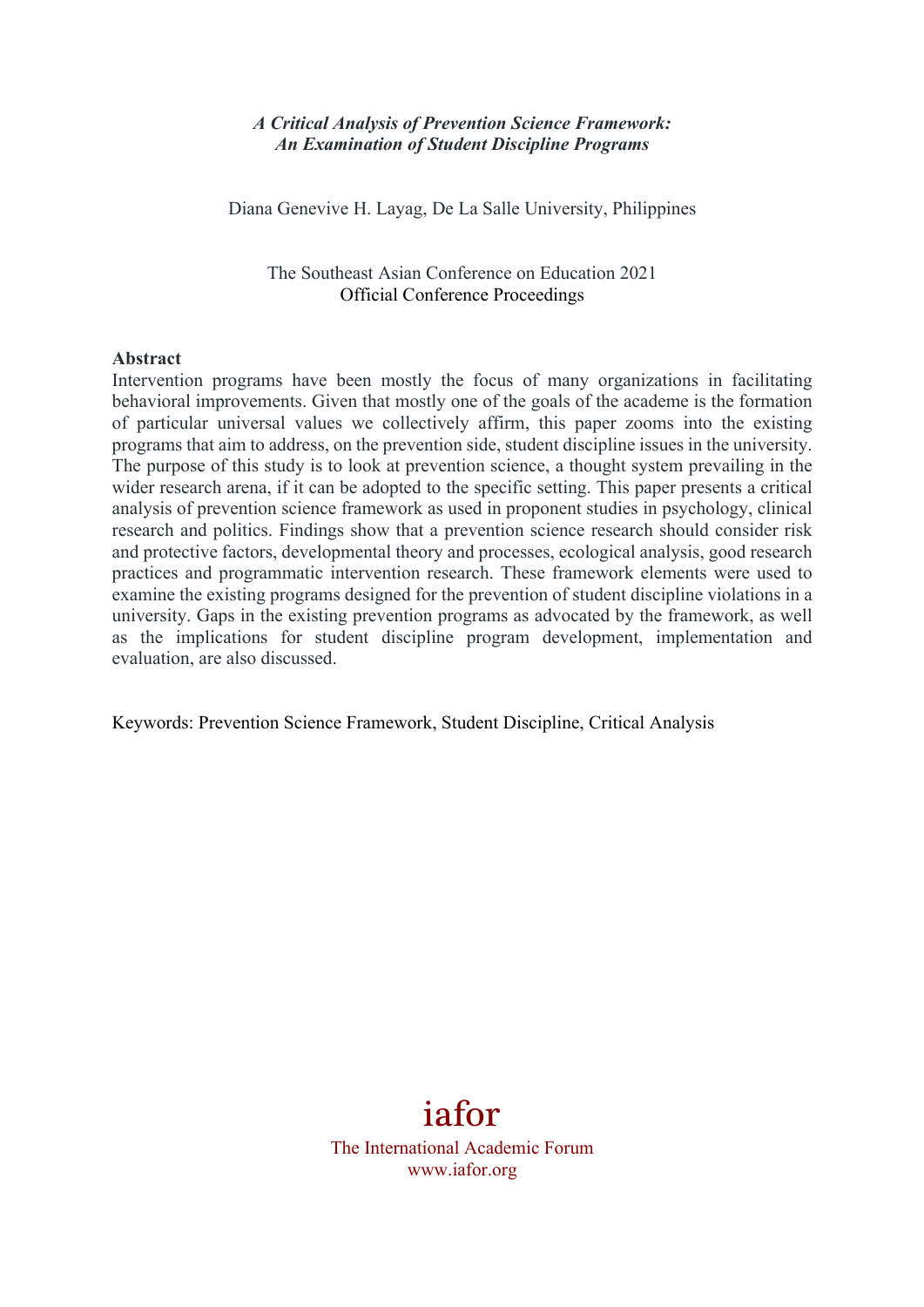#### **Introduction**

Intervention programs have been mostly the focus of many organizations in facilitating behavioral improvements. Such practice is also exercised in educational institutions particularly where student misbehavior is presented. With well-meaning intentions and evidence-based programs developed in the educational setting, one can help but wonder if there is still something more that can be done. Given that mostly one of the goals of the academe is the formation of particular universal values we collectively affirm, this study zooms into the existing programs that aim to address, on the prevention side, student conduct issues in the university.

Academic establishments have instituted offices that provide student services and programs that serve the needs of the student population and special groups. One such service is the student conduct office, in the Philippines, usually called the student discipline office. This office primarily caters to students who have violated the university codes of student conduct as stipulated in the student manual. Upon offense, academic institutions have processes they follow in order to address the violations. Penalties, sanctions and even restorative practices to the academic community have been instituted and administered to students depending on the gravity of the violation.

Whilst effectiveness of the interventions provided have yet to be seen, it is of the author's concern that prevention programs being implemented are of equal relevance to the academic community, if not a little weightier. The purpose of this study is to look at prevention science, a thought system prevailing in the wider research arena, if it can be adopted to the specific setting.

There is a plethora of prevention programs being used in the mainstream of program implementation. However, prevention science, as this study will delve into, differentiates itself in the strict sense of utilizing this framework as developed and advocated by its proponents.

Prevention science, as the term implies, has had the predominance in Western organizations, covering fields from medicine to economics, mathematics, even criminology. MacQueen and Cates (2005) suggest that "an effective prevention science research enterprise requires that they be coordinated and integrated through all research stages—from the conceptual, to the experimental, and ultimately to the applied." Looking into the existing programs primarily designed to prevent conduct problems among university students, it is the hope of this study to consider the areas that need particular focus in program development and evaluation. Thus, using the preventive science framework, a close look at the existing programs will consider the present programs in the office, primarily those implemented to prevent occurrence of student conduct violations. Such programs are profiled based on the target behaviors, recipients and expected behavioral outcomes. Ultimately, the main purpose of this analysis will be considering how the prevention science framework can be used for student conduct violations prevention programs. This study may be significant to a paradigm shift in the mainstream practices of discipline offices. It is the belief of the author that as the cliche goes, 'an ounce of prevention is worth a pound of cure.'

## **Prevention Science and Research**

"Prevention Science is a framework for research on how to prevent and/or moderate negative medical, social, and emotional impacts before they occur" (https://projectteachny.org). A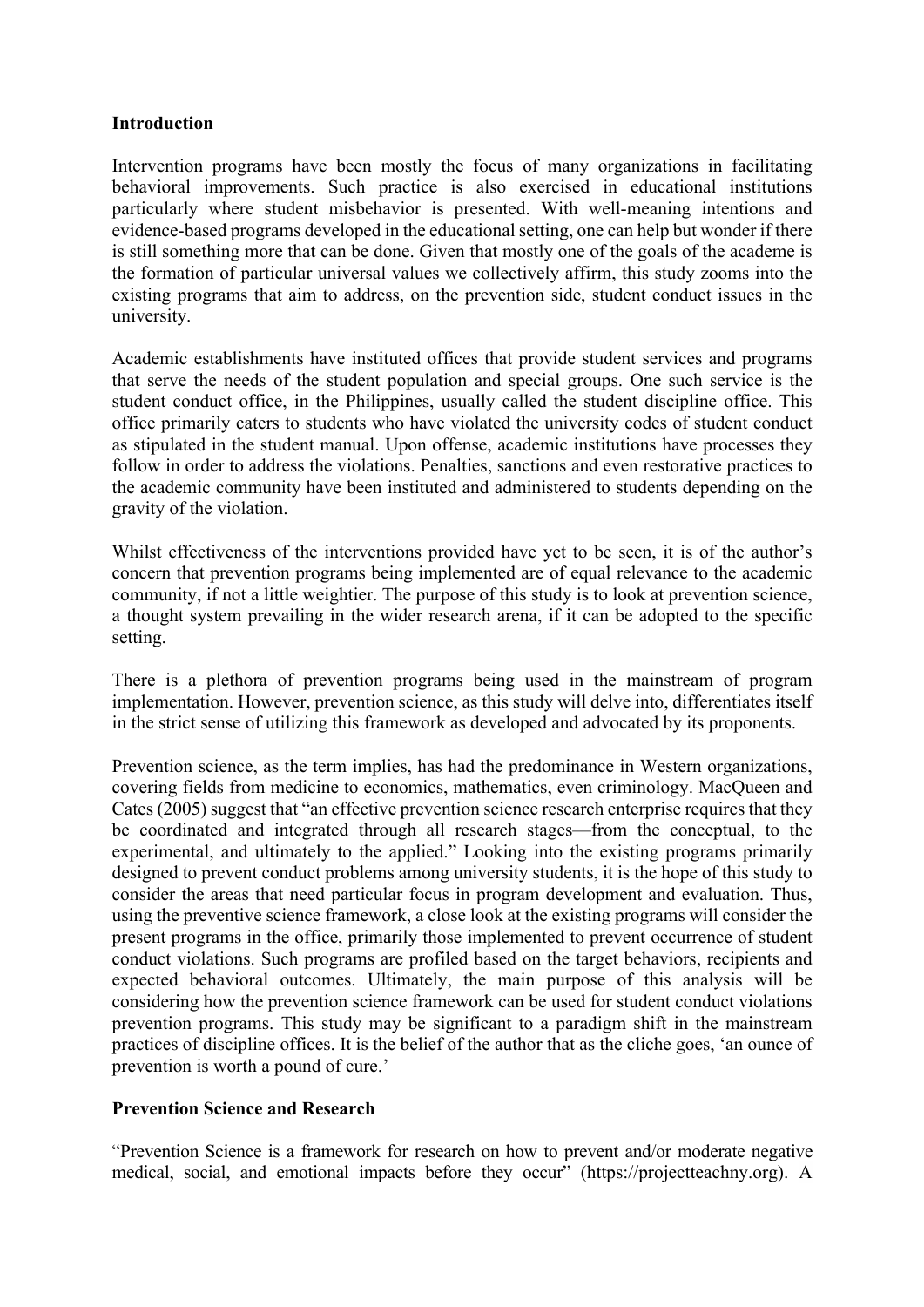systematic study of preventive interventions, it aims to reduce maladaptive behaviors and to promote adaptive behaviors (http://euspr.org/prevention-science/). Hence, prevention science is about identification of risks and risk factors putting to light the observations that these risks pose on at-risk subjects of a certain phenomenon in question. Such phenomenon is what calls for interventions that prevent its occurrence (Roumeliotis, 2015).

Driven primarily from medical epidemiological research (Cates, 1995), prevention science research has spanned economics, criminology, social, behavioral and the educational arenas. Over the years, prevention research has also branched in the education setting on themes such as drug abuse, sexual violence, antisocial behavior (Miller, Brehm & Whitehouse, 1998), and bullying (Rivara, 2016).

Prevention science's risk and protective factor model is rooted in 30 years of research and evaluation. Perez-Gomez, et.al (2016) advocates this paradigm as the fundamental approach to impact in preventing behavior problems among youth.

Rivara (2016) adopts a muti-tiered prevention framework with universal, selective and indicated preventive interventions. Universal prevention programs expose all members of the target population to the intervention; at-risk youth for the problematic behavior undergo selective preventive intervention while indicated preventive intervention for those already manifesting problem behavior, in the case of their advocacy, bullying.

Developing an anti-social prevention program, Miller, Brehm and Whitehouse (1998) suggest promoting competence and resilience**,** setting clear behavioral expectations, positive behavior management, and skills training - protective factors that mitigate risks. Conyne (2010) summarizes that prevention programs should follow best practices, in which he also provided best practice prevention guidelines.

Prevention science is also being advocated in an emerging adults study that aim to interfere with potentially destructive behaviors in this life stage in between adolescence and adulthood (Schwartz & Petrova, 2019).

## **Method**

The prevention science paradigm has been in the literature for quite some time yet, amazingly, at the time of writing this, it seems that it is not well-utilized in our country. Prevention programs are aplenty as every social institution has them in one way or another but not prevention as a science, certainly not prevention science. Thus, although helpful and interesting, this study excluded articles that are merely about prevention programs. The rationale behind such an approach is to look closely at this already existing research discipline from a critical perspective and see how these can be adopted to the current programs being run in the university where I was affiliated.

Six journal articles, particularly from proponents of the paradigm from different fields, discussing prevention science research are subjected to critical analysis of the elements advocated by the prevention science research discipline. Two of the journal papers were developmental articles in the frontiers of psychology and mental health (Coie, et al, 1993; Heller, 1996); one in social development (Catalano, et al, 2002); two in clinical research and epidemiology (MacQueen and Cates, 2005; Herman, et al, 2012); and one in politics (Roumeliotis, 2015). I was particularly interested in the development of prevention science that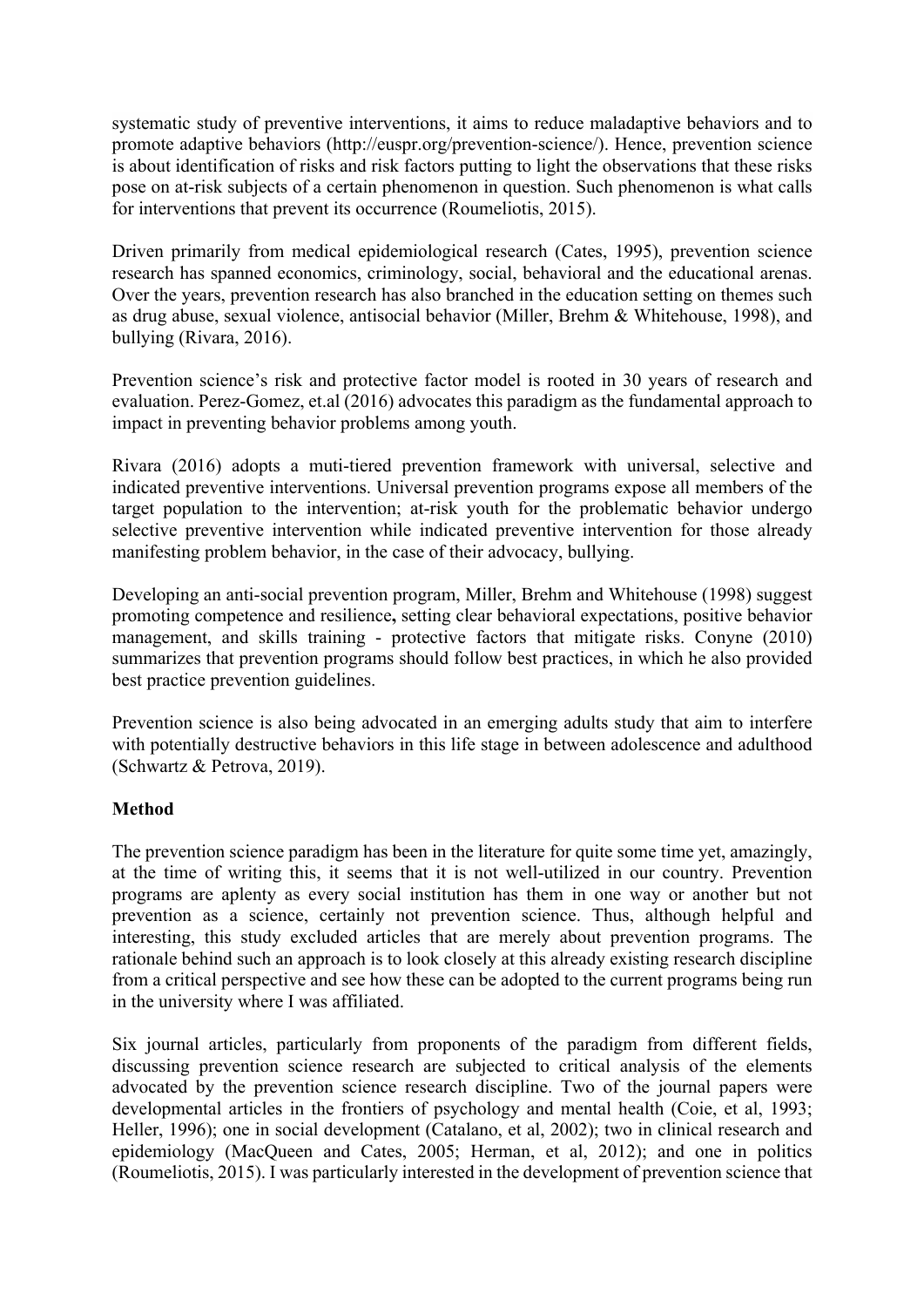the selection and inclusion of articles that discussed its framework. From a critical standpoint, a table of analysis was constructed for every article to record the prevention science framework components in their descriptive phase. Coding was undertaken for each article's descriptions. Analytical themes were developed. Notes and observations during thematic analysis were also discussed.

The critical analysis included a rigorous examination of prevention science articles that fleshed the elements of prevention science framework over the years. It should be noted that because of the remarkable pragmatism of prevention science, prevention research has ramified into different knowledge and practical spheres, as shown in the journal articles taken for the analysis. However, despite the pervasiveness of prevention science in many research domains, in multi-disciplines and multi-sectors, the analysis was focused on articles that examined prevention science more deeply than mere application of the framework alone.

The findings from the analysis were used for an overview examination of the existing programs for preventing student conduct violations. Developments in the framework seen in the articles are explored against the existing discipline preventive programs implemented in a university.

## **Findings: The Prevention Science Framework**

Prevention science research, originally advocated in public health studies, has diverged into different disciplines. Psychologists, mental health practitioners, social and educational program developers and clinical researchers see the value in looking at prevention instead of the usual intervention approaches. A National Prevention Summit in Australia summarized that prevention intervention is a good investment and is cost-effective (Sanson, et al, 2011).

The analysis of the prevention science framework underscores the components central to prevention science research. The author's reflection of the analytical undertaking that this study entailed is also provided.

#### **Risk and Protective Factors**

Prevention science is a research discipline that primarily addresses risk and protective factors in order to prevent the occurrence of maladaptation and problem behaviors. Heller (1996) describes prevention science research as a discipline "focused primarily on the systematic study of precursors of dysfunction and health called risk factors and protective factors, respectively." Thus, this research discipline is applied before the onset of disorders, diseases or problems and aims to mitigate the risks that would effect such problems. The protective factors aspect, meanwhile, focuses on the buffers against risks for diseases or the "problematic subject" (Roumeliotis, 2015).

Identification of risks and risk factors have been at the forefront of researches conducted using this framework. Coie, et al (1993) defined these risk factors as ranging from generic ones such as family circumstances, emotional difficulties, school problems, ecological context, perinatal complications, interpersonal problems to skill development delays. These risk factors, multiple or shared, are contributory to the manifestation of multiple disorders or problem behaviors. The identification of an object (the problem) as risk, Roumeliotis (2015) accounts may make it possible for observation and measurement and, eventually for intervention, but not for the explanation of the meaning of the risk behaviors.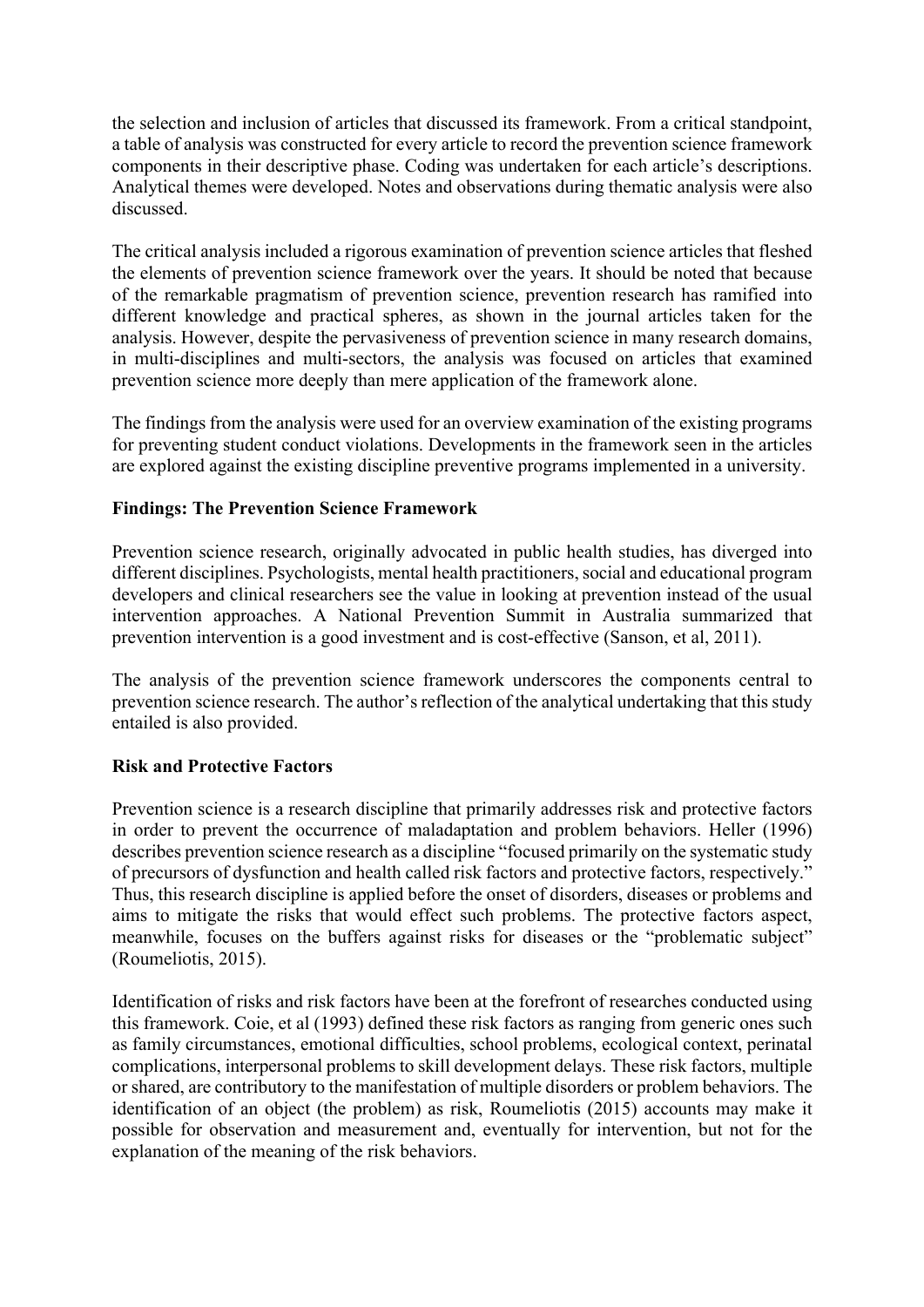On the other hand, some protective factors have been cited as psychological resilience, strengths, skills, emotional advantages. These are elements that, when optimized, provides a safety net from developing the dysfunctions.

Herman, et al (2012) refers to both risk and protective factors as meaningful "targets" for assessment and intervention and are related to essential youth outcomes. The thrust, therefore, of prevention research is in the reduction of risks and enhancement of protective factors.

#### **Developmental Theory and Processes**

Taking into consideration the risk and protective elements in a prevention research, a holistic approach in preventing health and behavior problems needs to be adopted. Thus, developmental theory and models need to be integrated to better understand, and interrupt, the processes leading to problem behaviors (Catalano et al, 2002). Addressing these underlying processes using developmental theory results in the determination of the causal processes in social and behavioral dysfunctions in each domain of functioning (Coie, et al, 1993; Herman, et-al, 2012).

Moreover, being able to determine the predictors of problem behaviors, theoretical causal models of change processes may be developed in which antecedents of problem behaviors are identified and corresponding prevention interventions are provided, which would be about changing the antecedents. A buffering hypothesis, prosocial adaptation, competencies in the cognitive, social and emotional developmental domains, as well as social systems in place are some of the interventions introduced in the process and serve as buffer to problem behavior manifestation, which then affects behavioral outcomes (Catalano et al, 2002).

## **Ecological Analysis**

Aside from the developmental processes involved in the problematic behavior's occurrence, prevention science researchers emphasize that behavior is ecologically embedded. A myriad of factors external to the person, who is a complicated system in himself, are involved in the production of behavior. Prevention science researches have been conducted with careful notice of the social, cultural and interactional transactions of people with regard to the biological entity that the person is. Thence, such ecological analysis of the manifested problem behavior considers the interdisciplinary systems taking place in the actual conduct of the behavior (Catalano et al, 2002; Heller, K., 1996; Coie, et al, 1993).

With the multi-factors involved, prevention science research calls for a multivariate investigation of causation of the problem behavior including the risk factors that would be looked more closely in this framework.

On the other hand, Roumeliotis (2015) relates this context issue in the problematic as a form of control and political accountability when the elements of the ecological analysis are threshed and enumerated, but not well-defined and understood. As provocative as it appears, this is a clear indication that risk factors for problem behaviors need to be expanded and understood from a different lens, possibly apart from a prevention science framework but clearly an expansion of the concepts or constructs discovered.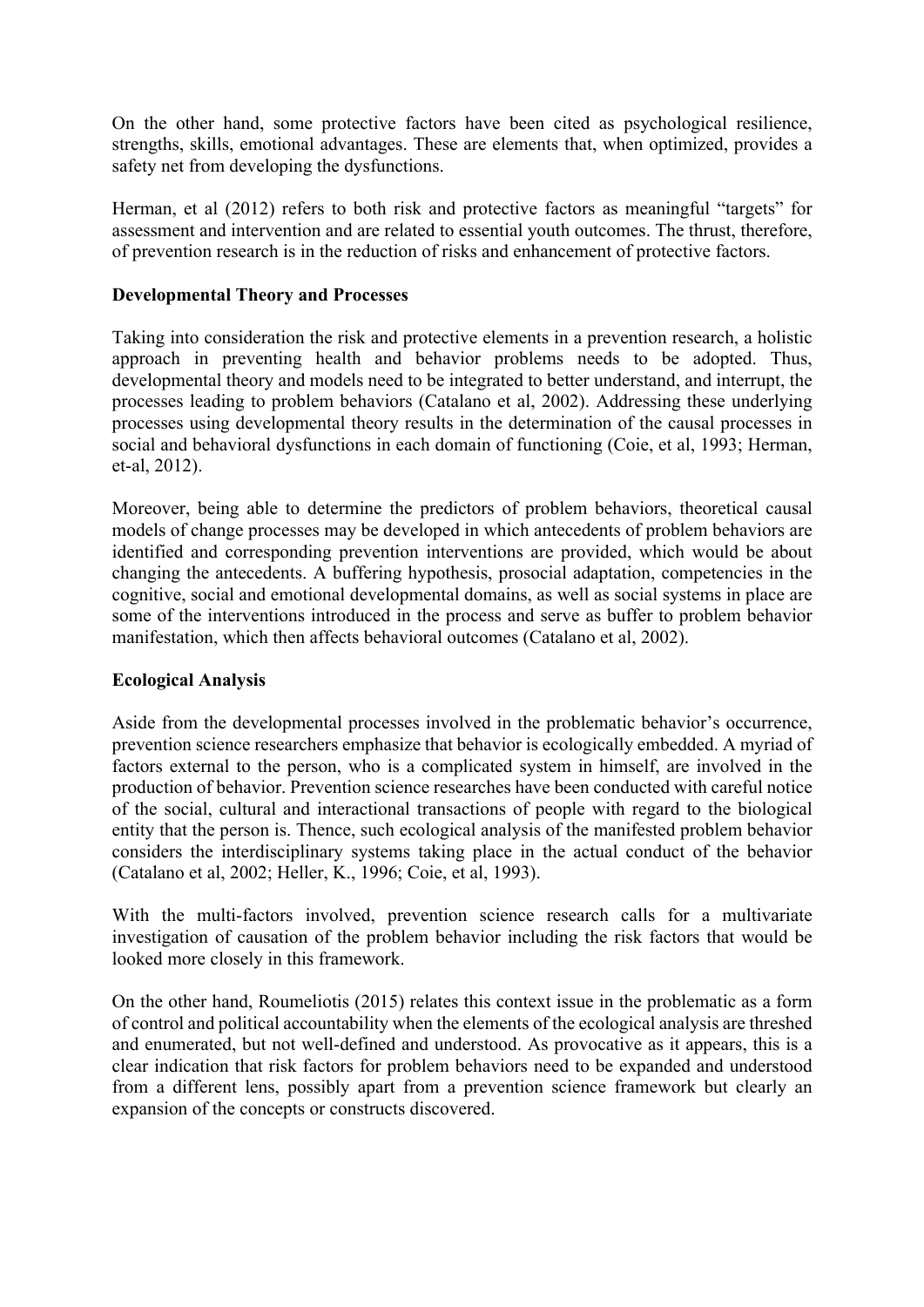#### **Good Practices in Prevention Science Research**

Much can be gleaned from the proponents of preventive science in the respective fields this study has analyzed. One outstanding concern in conducting prevention science research is the clamor for good data, empirical evidences of theoretical models and processes and documentation of prevention program effectiveness.

Rigor in the research methodology demands that research processes are addressed in terms of sampling, measurement and appropriateness of statistical models used. Literature reviews in the studies analyzed show that prevention science researches have issues with small sample sizes, which make generalization questionable; participant attrition, in terms of recruitment and retention of participants in the experimental phases; and inadequate long-term follow-ups (Heller, 1996).

Heller continues that a prevention intervention research cycle requires that the development of prevention intervention employed "careful epidemiological and developmental research of risk and protective factors, pilot-tested, evaluated in a larger scale controlled prevention trials." This makes creating community engagement even before the commencement of a program inevitable for success. Herman et al (2012) suggest stages for intervention trials resulting to a strong knowledge base which includes problem and conceptual framework definition, conceptual framework testing, manipulation of hypothesized causal processes in the interventions design and test, successful intervention field extension, and findings dissemination.

Prevention science research is largely experimental and continuously evaluative in nature with the goal of attenuating risk factors and reinforcing protective factors for the prevention of problem issues. Predictors, mediators and outcomes should be considered in the conceptual development of a prevention research. Tools should be developed for measuring the effectiveness of the preventive interventions regardless whether the nature of these preventive interventions are universal (for the general population; mass-based) or more focused (selected population) (Coie, et al, 1993; Herman, et-al, 2012).

Research diffusion, or the dissemination of the prevention research findings, should also be considered when making studies for prevention of dysfunctions. In fact, research effectiveness should be shared in order to provide information that reaches local and state-level policymakers.

#### **Programmatic Intervention Research**

Although programmatic intervention research may be classified in the good research practices section in this study, I opted to place it in a separate section to examine programmatic intervention research more closely.

Design in prevention programming should contain the is developmental and ecological domains and processes of the problem behavior phenomenon. Outcomes identification in the prevention programming phase should be considered in the design and target general outcome measures.

Programmatic intervention research is a "continuous, systematic collection, analysis and interpretation of related processes to guide planning, implementation and evaluation of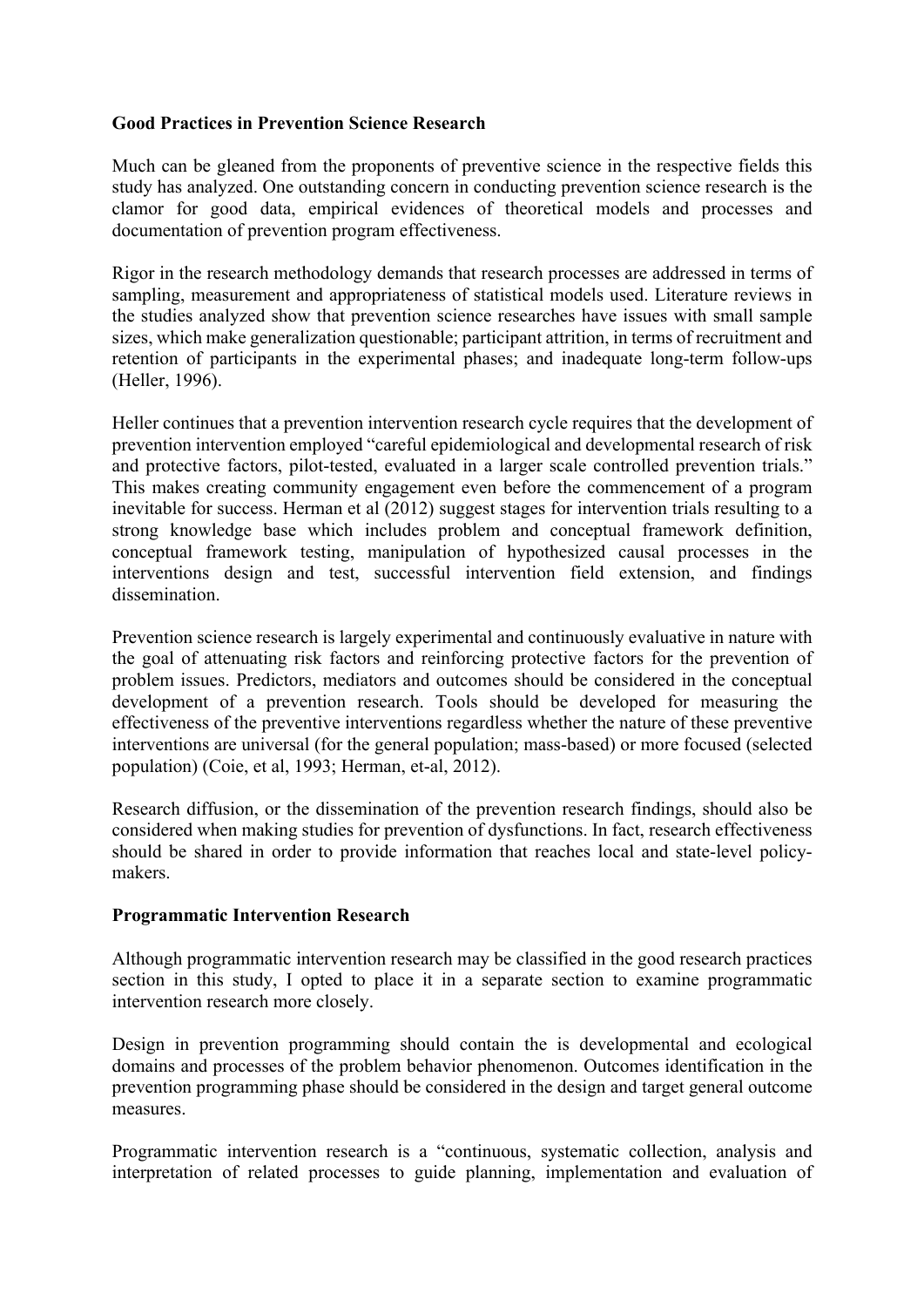practices" (Herman, et-al, 2012). This process of surveillance, of continually measuring and monitoring behavior, just as public health researches monitor diseases, leads to an identification of emerging crisis, determination of intervention impact and program mediators, and ongoing information of the problematic phenomena under scrutiny. Mostly, this research focuses on skills enhancement (Roumeliotis, 2015) as opposed to the dysfunction.

Just as behavioral surveillance proceeds in the programmatic intervention research, there is also constant development, evaluation, experimentation with a continuous feedback loop in the research process. The program is being reconstructed into practical and effective applications that is not only applicable to a select few but reaches mass-based audience through community coalitions and policy levels (MacQueen and Cates, 2005).

Coming from a clinical research context, MacQueen and Cates presented a comprehensive prevention science research framework that advocates an integration of five different layers of a prevention science research from the stages of conceptual development, experimentation to the applied settings. They argue that prevention science research moves in a coordinated and integrated continuum spanning from the research stages of conceptual development to experimentation of these concepts to the applied which then looks into the effectiveness of the former in different situations, and espouse that each aspect of the continuum is made up of various layers consisting of five elements, namely (1) advocacy and policy, (2) community participation, (3) clinical trials research, (4) acceptability research, and (5) operations and program development. Meanwhile, Kellam & Langevin (2003) offer a framework that is multidimensional in order to understand the meaning of evidence in prevention science research. Context, program efficacy, collaboration and acceptance are themes that overlapped with the proposal of MacQueen and Cates' (2005) multi-layered framework.

## **Analytical Notes**

A comprehensive discussion of prevention science framework and its components can be found in the psychological articles. Without prejudice to the field, Coie et al (1993) and Heller (1996) discussed prevention science from the point of view of a continuum. Prevention research, with its concentration to prevention of disorders, these authors started with a step-back approach to the problem. Whereas prevention research does look into the risk factors and preventive factors of disorders, the only element common among all these studies, the way the framework was slated portrayed a full scenario of a research discipline known as prevention science. As if inching towards the disorder, the authors discussed developmental processes through theory and model explications without losing an eye at the big picture, the ecology of the dysfunction. They then proceed to the research arena discussion, explaining methodological rigors then close with a deliberate mention of prevention programming. I find the presentation fascinating.

Comparing and contrasting prevention science with positive youth development framework, Catalano, et al (2002) had may things to say. Although I have seen the effort to present these two related yet separate paradigms coherently, I find the presentation of the framework of prevention science enmeshed with many things at a time, like an excited kid who has a lot of stories to tell yet limited by time, space and attention. However, what I find incredible is the way the pieces come together to create a distinct prevention science framework. The paper also talks so little about the conduct of research aside from the mention of prevention programming.

The clinical researchers in the study (MacQueen and Cates, 2005; Herman et al, 2012) discussed with precision the framework of a prevention science research. MacQueen and Cates'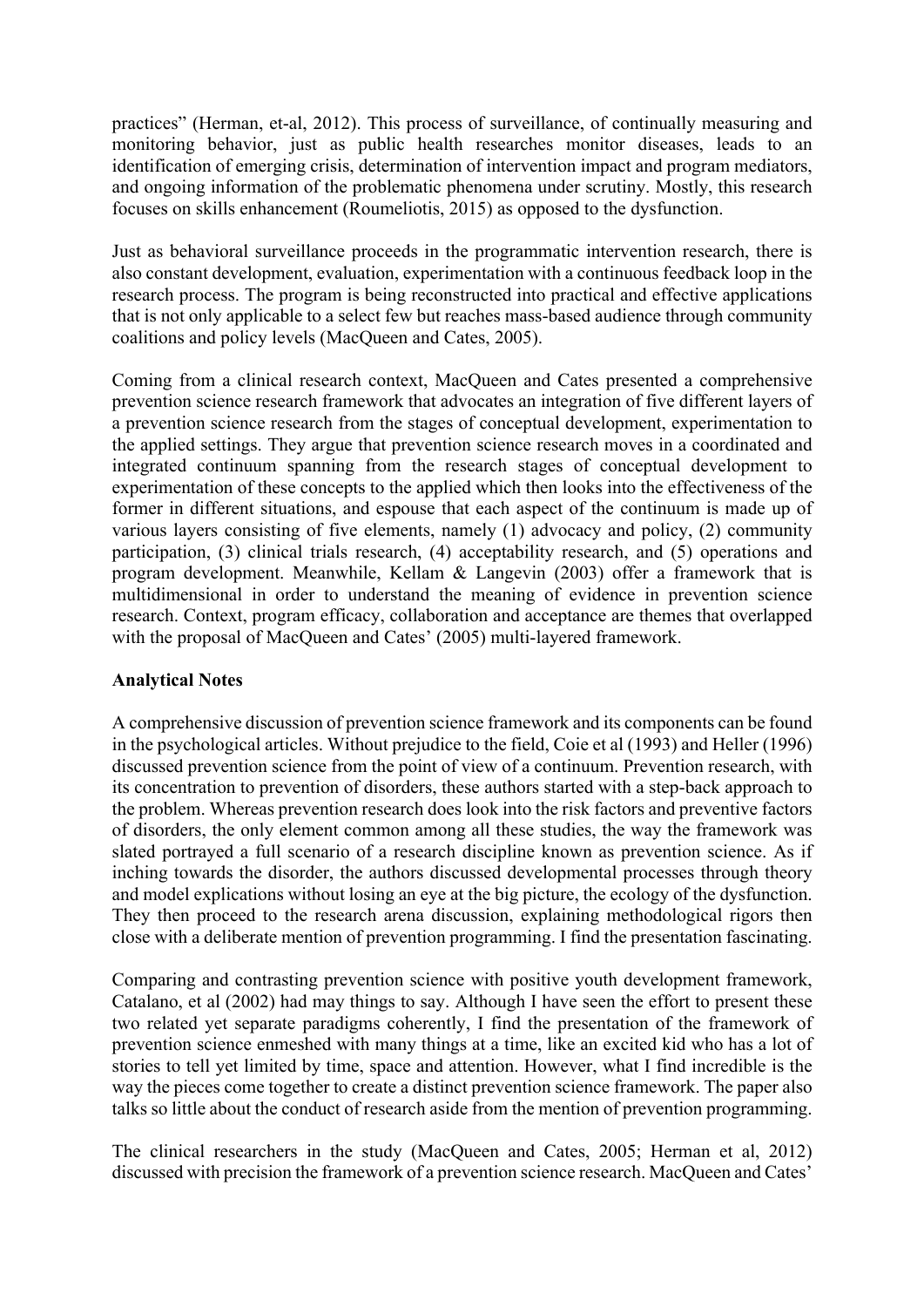(2005) proposition of the layers of prevention science research present an apparent parsimony of prevention research only to be lost in the intricacies of the process. How they go back and forth to the layers of advocacy and policy, community participation, prevention research, acceptability, and program operations and effectiveness along the continuum of conceptual, experimental and applied stages felt like a waltz to the entire research process. The dance ends with program effectiveness, community engagement and policy at state levels for a bigger, wider audience feeling like an applause for the completion of the research.

Amidst the journey of a prevention science research, Herman et al (2012) interjects the role of assessment in a prevention science framework. As if walking along the research path, the authors describe what targets to look for; encourage a wide-eyed observation of the environment for what could be luring around the corner; and always on the look-out for answers.

Roumeliotis (2015) provided an eloquent deliberation and philosophical position when he critiqued the framework. It was obvious that the author was not a fan of prevention science as he prefers a deeper understanding of concepts and constructs that were presented as disorders, dysfunctions or problems. When he expounded his thoughts to the larger political spheres, I found it heavy to take in because his contentions on finding meaning and explications for what he calls the "problematic" were not addressed by prevention science. Many of his points, I see, are not within the primary focal concerns of the prevention science research paradigm. However, this calls for a louder voice towards more interdisciplinary ventures on reaching a wider scholarly sphere and answering questions from the joint perspectives of diverse experts.

## **Summary**

Prevention science research in the different fields have yielded considerable similarities in the framework elements. The focal point has always been the emphasis for risk and protective factors. Developmental processes and models have to be considered when doing prevention science research in order to examine the normative and change processes. Ecological analysis need to be undertaken as there are various environmental considerations in crafting prevention intervention research. Good research practices that reflect sound methodology is well advocated with enlistment of processes for a programmatic intervention research.

## **Exploration of Preventive Science Research to Preventive Programs**

The elements of a prevention science framework are examined in light of the student conduct prevention programs in a university. Undertaken to explore the possibilities of the framework to existing programs and its implications for program development, it aims to determine "feasible research designs, sampling methodology and data collection method" (Singh, 2003).

Programs aimed at preventing discipline violations were reviewed based on the program description, objectives, target behaviors, recipients and expected behavioral outcomes using the operations manual which includes a documentation of the program description, processes and practices was examined, including observations in implementation. Core programs were defined and identified.

Assignment to the core program required consideration of the program operations' cost to time, resources and implementation. Thus, with eight (8) identified preventive programs, the core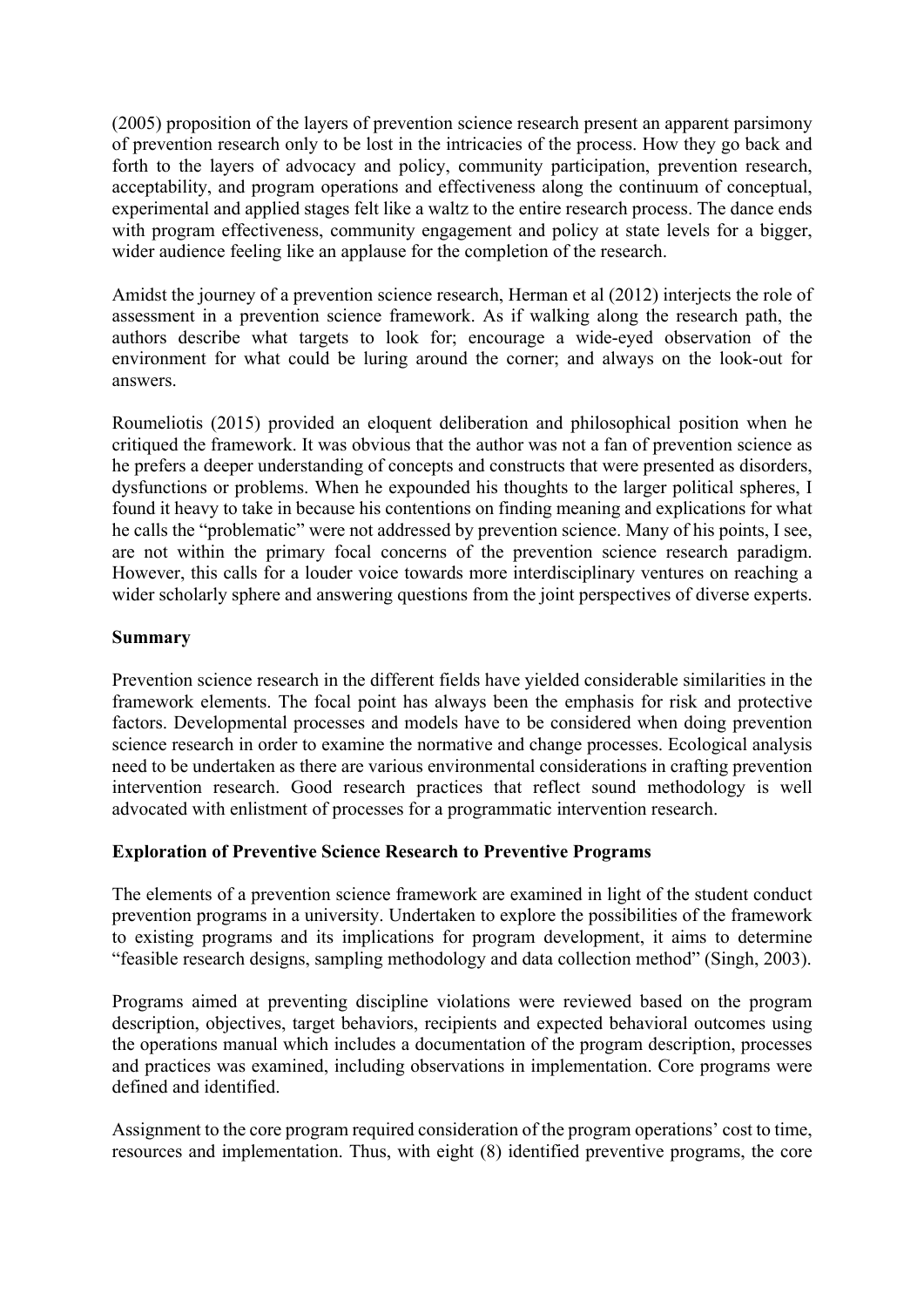programs were limited to three (3) in which two run at many points in time during the academic year and, thus, are regularly being conducted, while one is conducted for an entire month.

#### **Prevention Programs in Focus: University Student Conduct Violations**

The three core preventive programs identified are the discipline education programs on the university policies, the non-fraternity program of the university and an advocacy program on discipline awareness and formation. These programs are being given to the general student population. However, in terms of implementation, the programs differ considerably.

The discipline education program which contains formation lectures, orientations, symposia, seminars including curriculum integration are designed to inculcate information dissemination on the different university policies on behavior, thus reinforcing the behavior of student compliance to these codes of conduct. Although given as a mass-based program for students, the lectures are mostly introduced during the students' freshmen year, during their early days in the university. It is in this early intervention phase that the goal of preventing conduct violations in order to attain a clean discipline record upon graduation is emphasized.

Especially highlighted in the university discipline expectations is the proscription against students' engagement to fraternities and sororities, thus, the implementation of the nonfraternity program. Aside from being included in the student handbook and covered in the education program, this is further stressed upon the students' submission of a notarized contract of non-fraternity involvement. Students are also randomly chosen for interviews regarding fraternities and possible participation to these non-acknowledged organizations. Students identified to be potential or suspected members are then placed under monitoring.

The advocacy program in the office contains activities and projects that are being run on different time frames. One outstanding annual project that the advocacy section runs for a whole month is known as the discipline awareness and formation month. Similar to the education program, information dissemination is furthered through the different activities that it presents, such as exhibits, interactive games, information booths, mini-concerts and the likes. Discipline formation is a goal to attain as the target recipients are more random and general, catering not only to the first year students but to the whole student body whose presence is randomly situated in the campus. Compliance to the rules of the university is also the slogan for this advocacy. While some students may have incurred infractions already, the month-long activity aims to provide a venue for students to interact with their discipline officers and to curtail or address possible culmination of minor offenses to major violations.

## **Prevention Science and Existing Prevention Programs**

#### **A. Discipline Education**

Given a proper understanding of prevention science, a careful review of the program manual explicates the discipline education program is not a preventive program. With emphasis on compliance to the university rules and regulations, this program is not preventive in nature but is promotive. Prevention, as the World Health Organization (2002) defines it, is keeping something from happening, while promotion is to enable people to "increase control over, and to improve their health" or outcomes. In promotion and prevention, these concepts overlap and complement. However, promotion is more in line with the objectives of this program.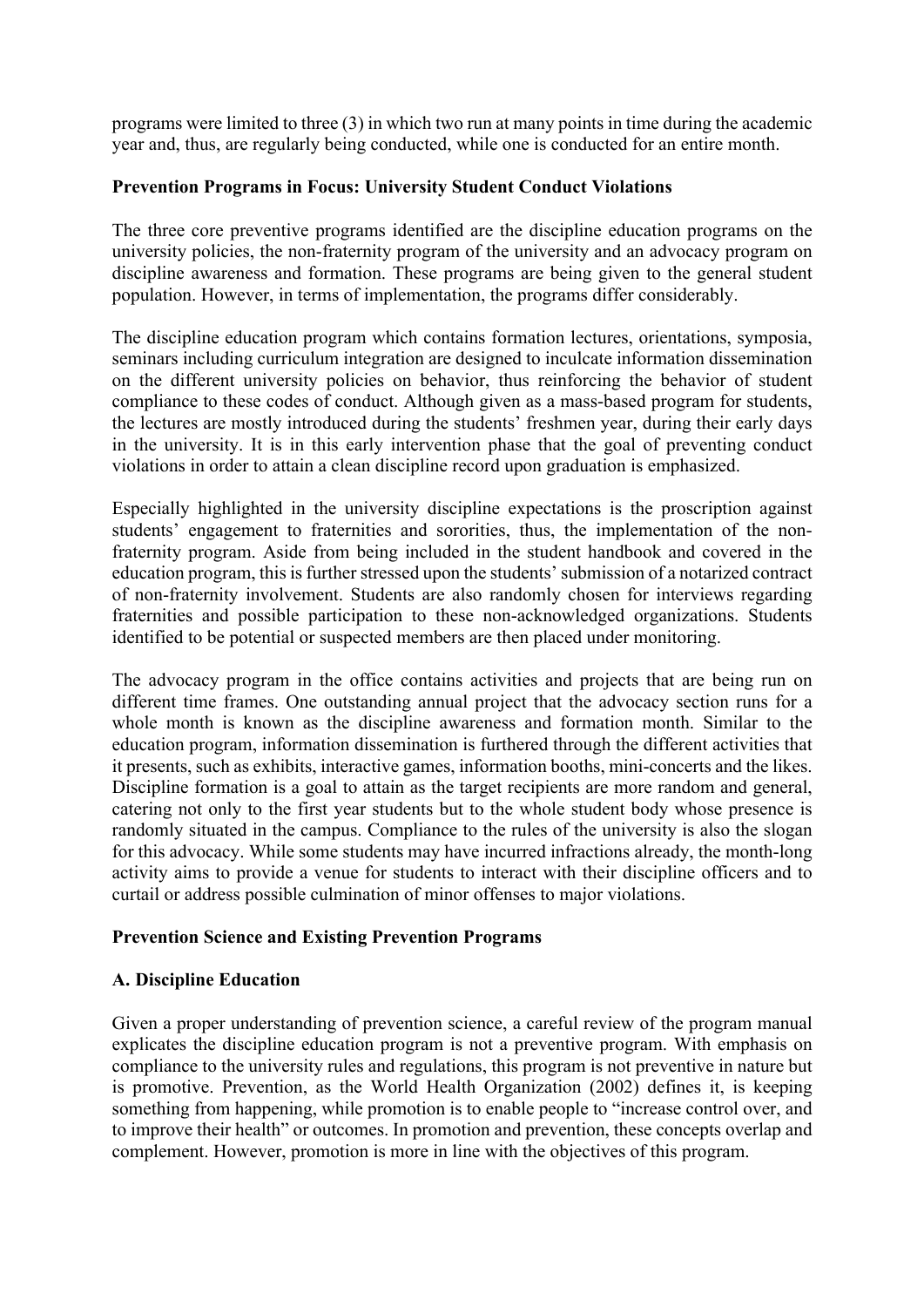## **B. Non-Fraternity Program**

The non-fraternity program, or for the sake of alignment with the goals of this paper, is a fraternity prevention program. As a cultural phenomenon, the prohibition to be part of fraternity or sorority memberships has been a response to the media hype on the disadvantages of the affiliations to such organizations where criminal acts have been tantamount to brotherhood ideology.

Viewed from the lens of prevention science intervention programming, much still needs to be done for one to say that a preventive program exists. A more comprehensive program development of the fraternity prevention program is needed where risk and protective factors can be discussed, developmental processes are shed to light given the life transitions of students from adolescent to emerging adults, and the socio-emotional benefits that fraternity memberships address. Ecologically, the pressures of academics and other impeding variables that effect membership to fraternities need to be further explored through literature review, interviews, focus groups or survey. Although there is a surveillance system in place for monitoring this behavior, good research practices and programmatic preventive intervention will need to identify predictors of this risk behavior and develop tools for monitoring and evaluation of this intervention. Other theoretically sound prevention interventions may also be developed that focus on the protective factors.

## **C. Advocacy Program**

Somewhat similar to the discipline education program, the advocacy program concerns more about the promotion of good student discipline. However, given that this program caters to more random students, some of whom have incurred discipline violations already, prevention of possible culmination of minor offenses and commission of major violations is an objective to pursue. Thus, a student violation prevention program may be considered for development.

Given the range of student violations a student can commit, as stipulated in the university student handbook, research on most violated policies need to be undertaken in order to create a programmatic prevention intervention program. Intervention programs that may be given universally, selectively or indicatively need to be developed bearing in mind the different audience for the programs. Risk and protective factors should also be explored when crafting the student violation preventive intervention program. Acceptability of the program, advocated by MacQueen and Cates (2005), need to be ensured in all levels - hypothetically, clinically, experientially and for the long-term. Thus, program development and operations need to continuously be evaluated and modified to be assured of program effectiveness.

Outcome criteria may also need to be developed and tools for measuring the proposed outcomes. A programmatic preventive intervention program for this type of program may be more comprehensive and might require sub-levels to address individual or clustered violations. This has implications to the office's research agenda and resources (personnel, logistics, time) and other university stakeholders.

## **Conclusions and Recommendations**

Prevention science research has been around for quite some time. The analysis of the framework showed that the components are centered around risk and protective factors,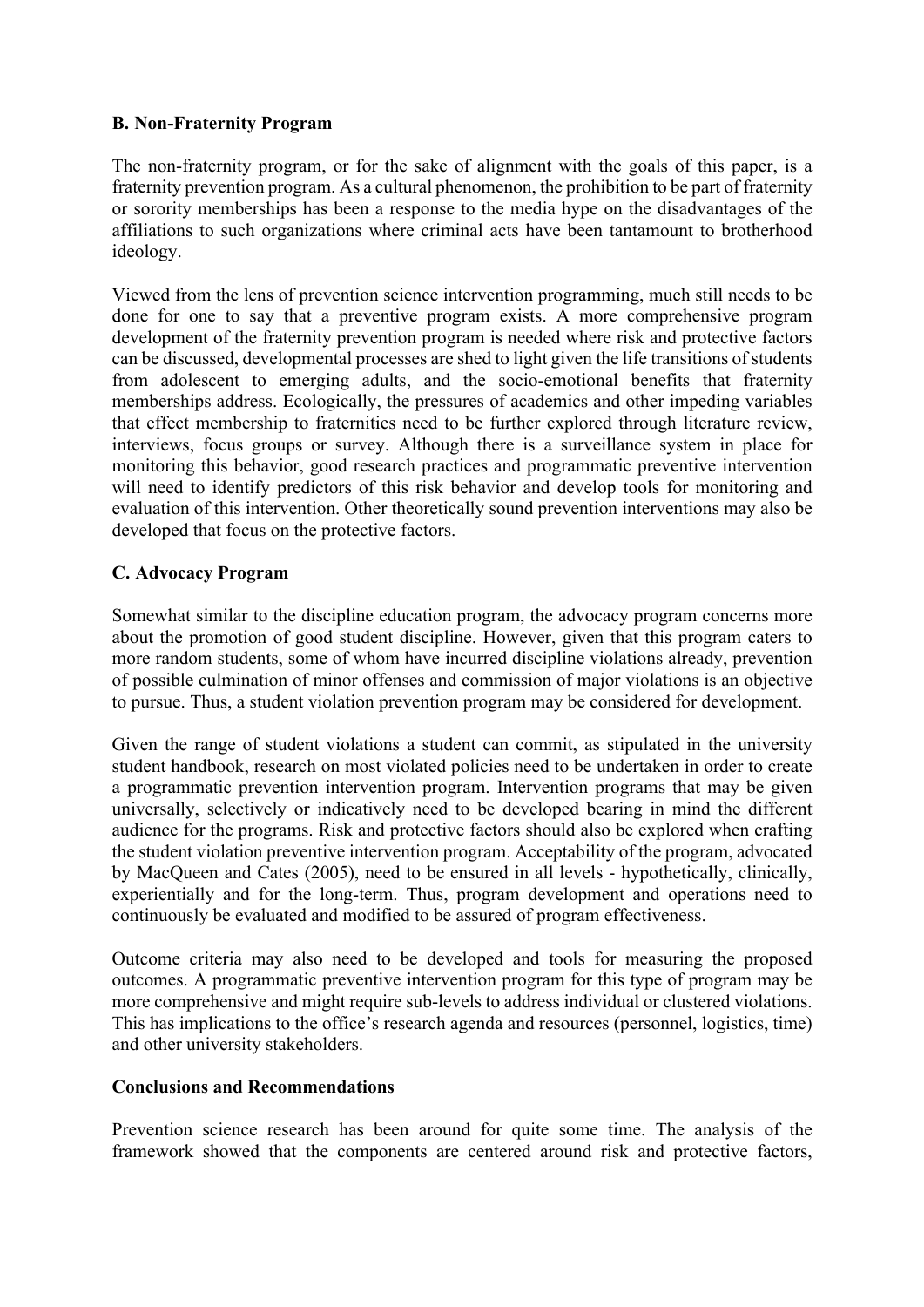developmental theory and processes, ecological analysis, good research practices and programmatic prevention intervention.

Existing programs aimed at preventing student violations in a university were examined in the light of the prevention science framework as critically analyzed. Of the three core programs aimed at prevention, only two of them were considered to be able to adopt prevention science framework.

Much work needs to be done. Adopting a prevention science framework needs to adhere to the rigorous methodological assumptions of its original proponents, clinical research. Thus, a positivist approach is expected in the conduct of this research. However, since social science research inevitably deals with unstructured data, a combination of both constructivist and positivist approaches may be undertaken - quantitative and qualitative research, triangulated in studies often produce studies that are rigorous and well-founded.

This study has been limited to the programs of the student discipline formation office in the current setting. There were currently eight classified preventive programs in the student conduct office. Three has been examined using preventive science research framework. It is recommended to consider conducting the same examination to the rest of the programs to shed light into further developing programs geared towards strengthening prevention of student conduct problems.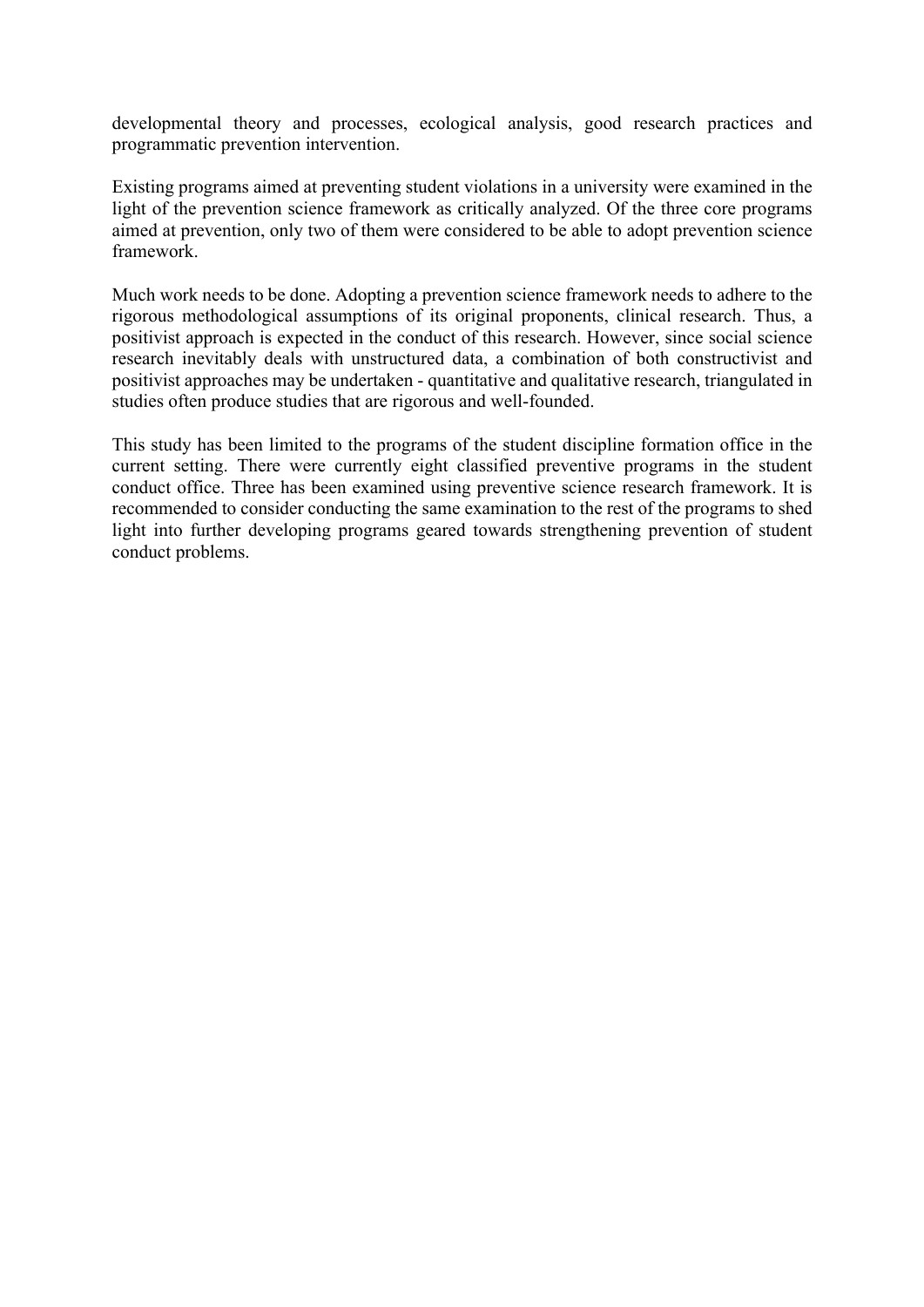#### **References**

- Cabote, C.J., Bramble, M., & McCann, D. (2015). Family caregivers' experiences of caring for a relative with younger onset dementia: A qualitative systematic review. *Journal of Family Nursing.* 1-26
- Catalano, R.F., Hawkins, J.D., Berglund, M.L., Pollard, J.A., & Arthur, M.W. (2002). Prevention science and positive youth development: Competitive or cooperative frameworks? *Journal of Adolescent Health.* 31: 230-239
- Cates, W. Jr. (1995). Prevention science: The umbrella discipline. *American Journal of Preventive Medicine.* 11 (4), 211-212
- Coie, J.D., Watt, N.F., West, S.G., Hawkins, J.D. Asarnow, J.R., Markman, H.J., Ramey, S.L., Shure, M.B. & Long, B. (1993). The science of prevention: A conceptual framework and some directions for a national research program. *American Psychologist.* 48 (10): 1013-1022
- Conyne, R.K. (2010). *Prevention Program Development and Evaluation: An Incidence Reduction, Culturally Relevant Approach.* SAGE Publications, Inc. p.30-32
- Harachi, T.W. (2002). A prevention science framework aimed at delinquency.  $118^{th}$ *International Training Course Visiting Experts' Papers. Annual Report for 2000. Resource Material Series No. 59.* Asia and Far East Institute for the Prevention of Crime and the Treatment of Offenders (UNAFEI) Fuchu, Tokyo, Japan October 2002. p.183
- Heller, K. (1996). Coming of age of prevention science: Comments on the 1994 National Institute of Mental Health - Institute of Medicine Prevention Reports. *American Psychologist.* 51 (11): 1123-1127
- Herman, K.C., Riley-Tillman, T.C. & Reinke, W.M. (2012). The role of assessment in a prevention science framework. *School Psych Rev.* 2012; 41(3): 306–314.
- Kellam, S.G. & Langevin, D.J. (2003). A framework for understanding "evidence" in prevention research and programs. *Prevention Science.* 4 (3), 137-153
- MacQueen K.M. & Cates W.Jr. (2005). The multiple layers of prevention science research. *American Journal of Preventive Medicine.* 28 (5): 491-5.
- Miller, Gloria E., Brehm, K., & Whitehouse, S. (1998). Reconceptualizing school-based prevention for antisocial behavior within a resiliency framework. *School Psychology Review,* 02796015, 27 (3).
- Perez-Gomez, A., Mejia-Trujillo, J., Brown, E.C., & Eisenberg, N. (2016). Adaptation and implementation of a science-based prevention system in Colombia: challenges and achievements. *Journal of Community Psychology,* 44 (4), 538–545
- Prevention Science. (n.d.) Prevention Science | SPAN | Mapping Prevention Science across Europe (euspr.org) Retrieved from https://euspr.org/prevention-science/